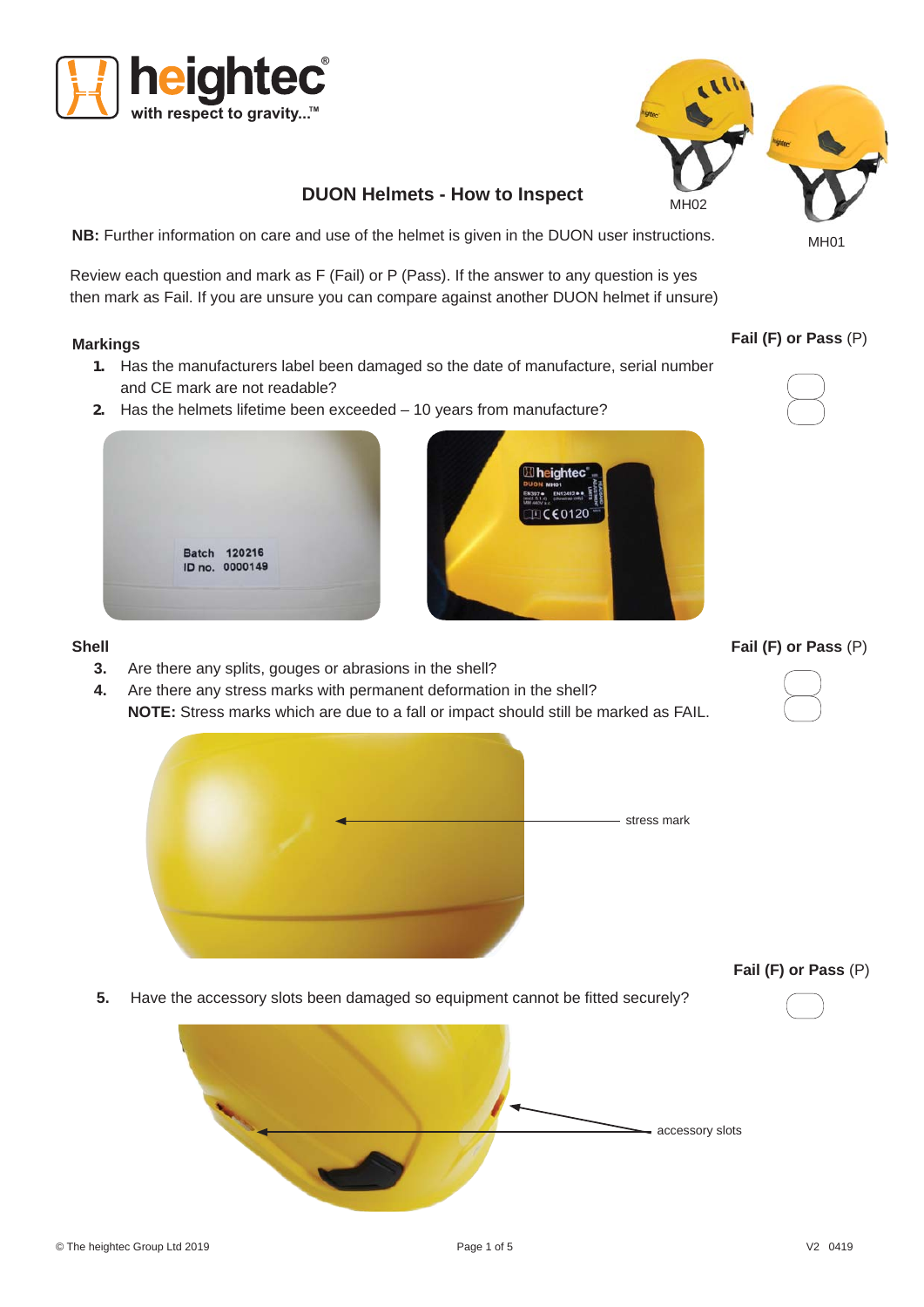

# **Fail (F) or Pass** (P)

- **6.** Are there any unauthorised stickers on the shell?
- **7.** Are there any personal markings in paint, pen or insulating tape on the shell or webbing?





**Fail (F) or Pass** (P)

**8.** Have the vents and their locking system been damaged so they don't function correctly?

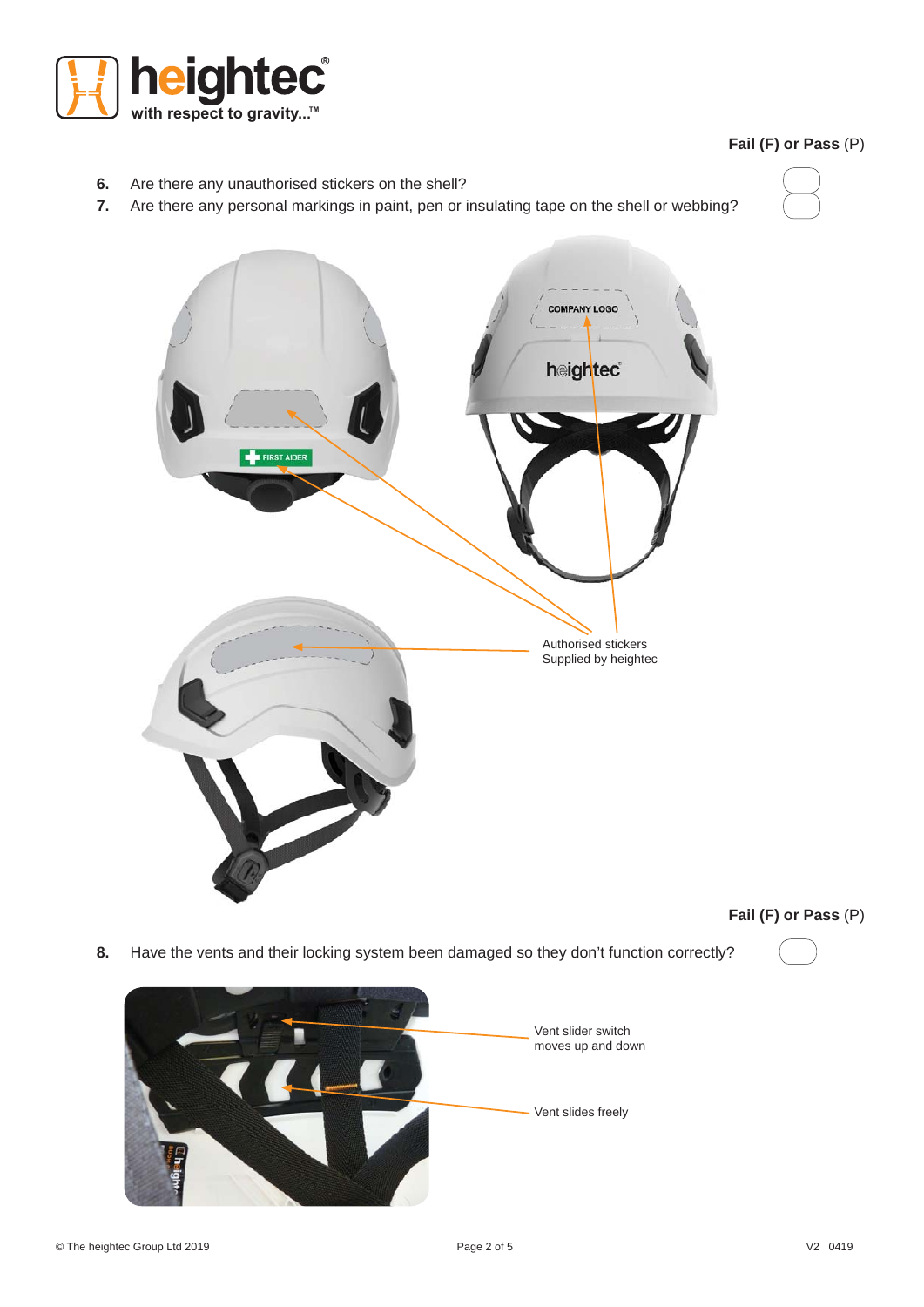

# **Cradle**

- **9.** Has the webbing or the stitching bartacks been damaged, abraded or contaminated?
- **10.** Is the webbing detached from the shell?



**Fail (F) or Pass (P)**



# **Rear Adjuster**

- **11.** Does the rear adjuster wheel fail to operate smoothly in both directions and hold the adjustment firmly?
- **12.** Does the wheel hold the adjustment firmly?
- **13.** Is the wheel damaged?



**Fail (F) or Pass (P)**

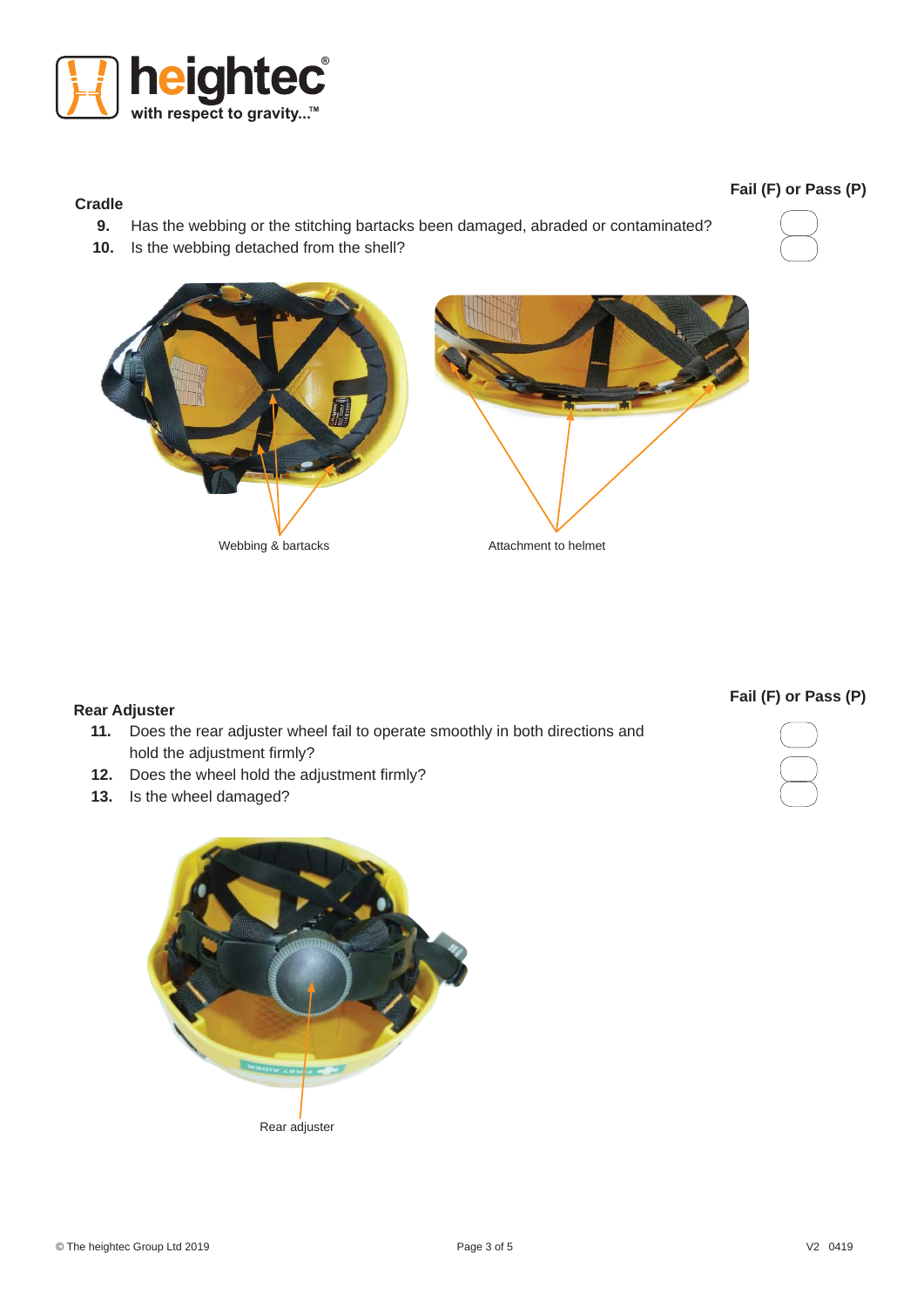

#### **Headband**

- **14.** Are any rivets and adjustments damaged?
- **15.** Do the adjustment points fail to operate correctly to fit a range of head sizes?

**NOTE:** If the foam padding is damaged fit replacement part.



#### **Chinstrap**

- **17.** Are any of the webbing and stitching bartacks damaged?
- **18.** Does the buckle fail to open and close and the dial rotate correctly?
- **19.** Is the buckle damaged?











# **Fail (F) or Pass (P)**